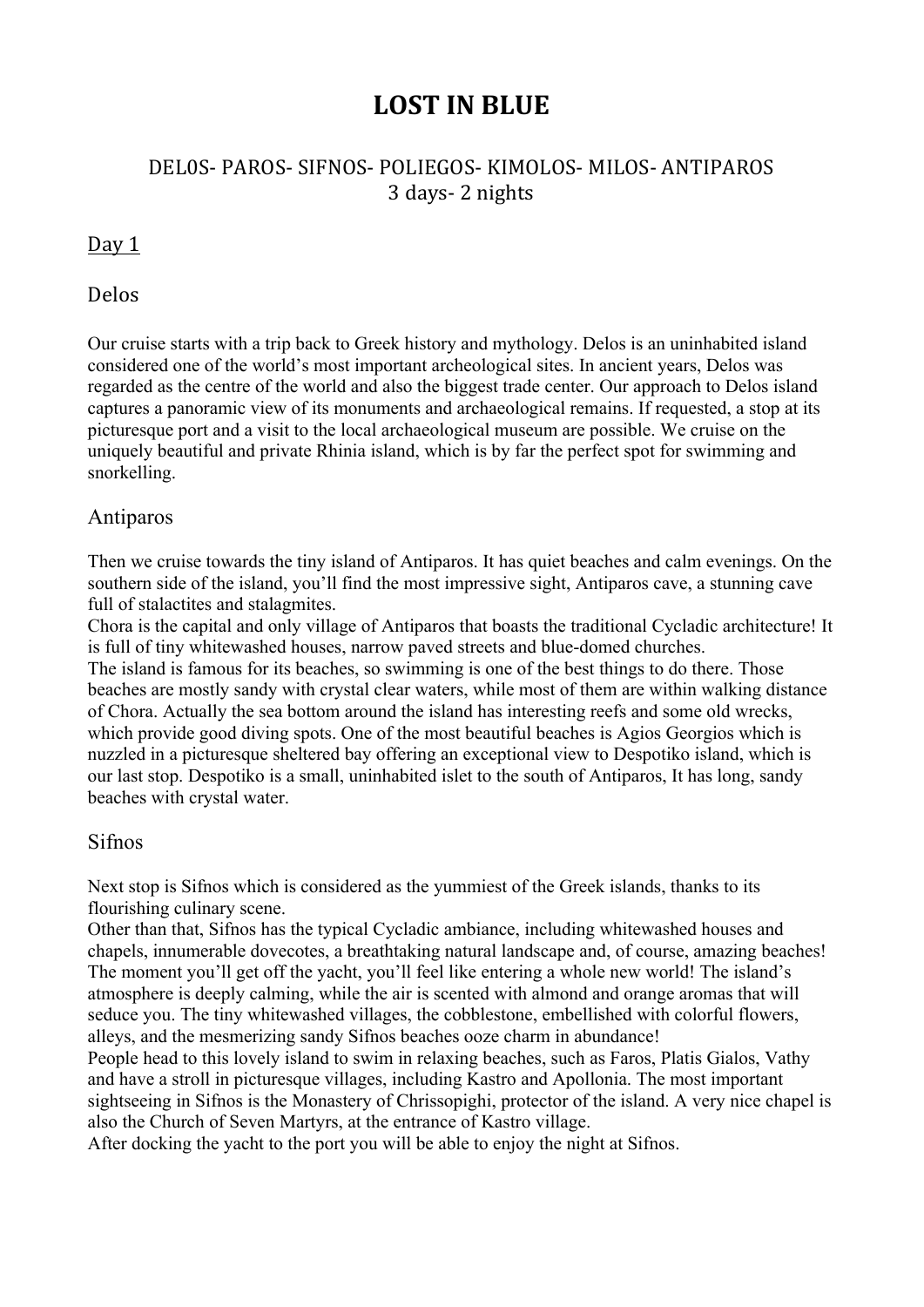### Day 2

## Kimolos

Our first stop after having breakfast in Sifnos is the beautiful little island Kimolos, located next to Milos. It's famous for its amazing beaches, crystal clear waters and picturesque architecture. The center of activities in Kimolos is Chorio, the only village and capital of the island. Chorio is a quaint settlement that stretches around the island's port. There, you'll find the many restaurants, shops, and tourist facilities.

Agios Georgios and Prasa are the best beaches in Kimolos. There are long, sandy beaches that attracts a lot of visitors for their natural beach and the calm environment.

# Poliegos

Next to the island of Kimolos you find the uninhabited island of Polyaigos, which is one of the largest uninhabited islands in the Mediterranean Sea.

The name Polyaigos means "many goats, and these are also the only inhabitants of the island. It is one go the most beautiful destinations for lovers of sailing with numerous pristine beaches with emerald waters.

On Polyaigos you can also find the rare and protected Mediterranean monk seal. Once the island of Polyaigos was inhabited, but now everybody has left the island. A former small village on the island has become a ruin. There is still a church dedicated to The Virgin Mary which dates from 1622, which was part of a now deserted monastery. There is also a lighthouse on the island (this is automated, so there is no lighthouse keeper). The peace on Polyaigos has ensured that it is now considered the best preserved natural island in the Mediterranean and a number of rare and endangered animals live here, some of which live almost nowhere else (including a viper, a falcon species, various birds).

At several places along the coast are nice pristine pebble beaches. Our first stop was in the "Blue Bay". The bay looks a bit like an amphitheater with white rocks around the sea and has a beautiful blue water.

## Milos

Milos is one of the volcanic Greek islands and thanks to its volcanic origin, Milos boasts a magnificent colorful landscape and a coastline that counts more than 40 exotic beaches. Standing out for its majestic ambiance, rich history, picturesque fishing villages, amazing food, and indigo bays, Milos island is a timeless Cycladic gem that will steal your breath with its enchanting beauty. The variety of landscapes is unreal- you'll see nothing twice, there's always something new to discover. Being home to the Venus of Milo statue, which was discovered on the island and the stunning Sarakiniko beach, Milos' beauty is expressed in many ways! The most impressive spots can be reached only by boat. One of them is Sarakiniko the most photographed beach on Milos. The entire landscape formed by volcanic rocks makes a nice contrast with the deep blue colour of the sea. Also, beautiful Papafragas beach which has exotic water and it is surrounded by huge rocks. Milos Greece welcomes everyone, but it is particularly popular with couples, which find in the serene natural landscape of Milos the perfect setting for their romantic holidays. Indeed, the numerous caves, mysterious catacombs, and emerald Milos beaches squeeze enough charm to bewitch any traveler.

After the sunset we will dock to the port to enjoy the night.